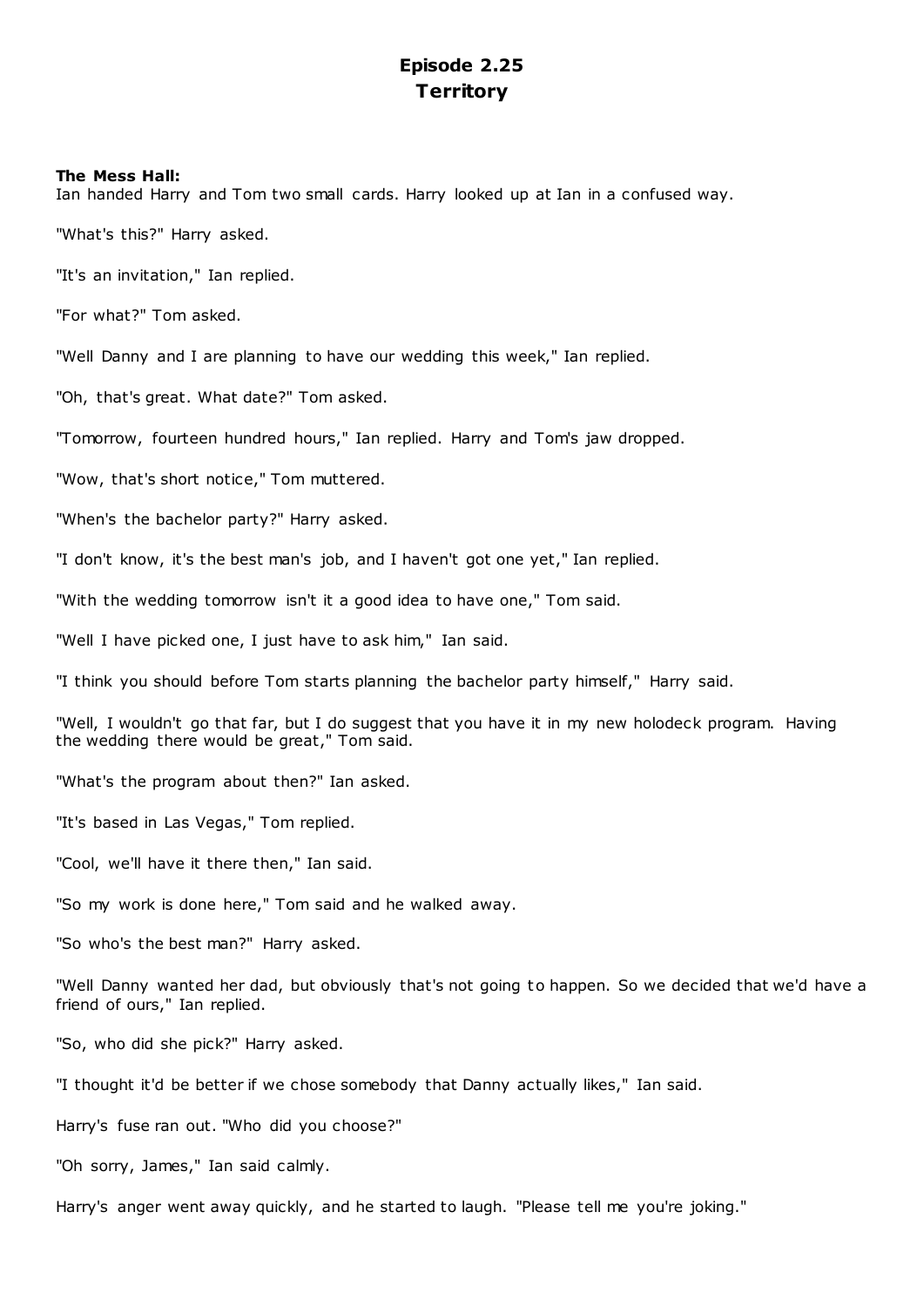"She doesn't like you, no offense. She thinks Tom's a leech. She says Craig gives her the creeps at times," Ian said.

"She likes James & Craig better than me!" Harry moaned.

"I didn't say she liked Craig, she said he gives her the creeps," Ian said.

Harry groaned. "I feel rather insulted," Harry muttered.

"Don't be. She's known James for eighteen years. She's known him longer than she's known me," Ian said.

"Yeah but, I've known her for nearly eight years, you would think.." Harry muttered.

"Get over it," Ian said and he walked away.

#### **Lena's Quarters:**

"Come in," Lena called. The doors opened and Craig strode in.

"I was wondering, do you want to go to the Las Vegas program with me?" Craig asked.

"Sorry Craig, I'm going to go to to the other holodeck to do some more training," Lena replied and she sat down.

Craig eyed her suspiciously. "Who with?" he asked.

"James of course. What kind of question is that?" Lena scoffed.

"You seem to be spending a lot of time with him. Where are you really going?" Craig asked.

Lena raised her eyebrow. "I told you."

"You're lying, you're going out with him aren't you?" Craig said.

Lena shook her head in disbelief. "Don't be silly, he's going out with Jessie."

"Don't I know, she's going to get a shock soon enough," Craig said.

Lena stood up and she walked closer to Craig. "Can't a girl be friends with a guy without going out with him?" she asked angrily.

"Yes, but you spend more time with him than you do with me!" Craig replied.

"Well maybe he's more fun to be with than you are!" Lena yelled.

Craig stared at her with a shocked, yet upset look on his face. "You don't mean that."

"Yeah I do. You know what, Craig, you and I are finished!" Lena yelled back.

"What for?" Craig asked.

"Well if you're so sure that me and James are an item, what's the point," Lena replied, and she folded her arms.

"So, I was right?" Craig asked.

"No you're bloody well not! Get out of my quarters, you dunce head!" Lena yelled in response.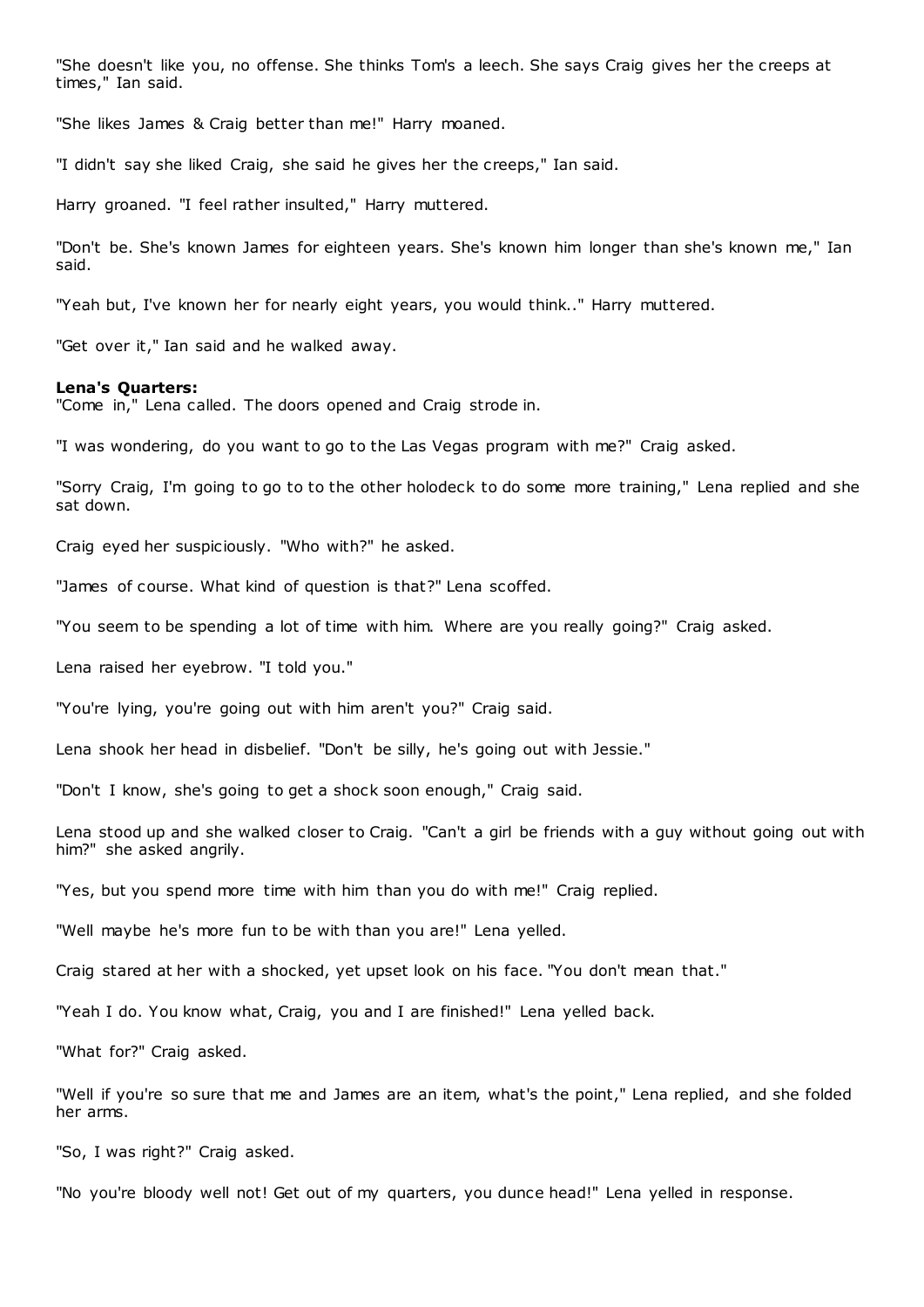Craig turned to leave. He stopped at the doorway and he turned back around. "Fine, but I doubt Jessie's going to be to happy with you," Craig said in a rather upset voice.

Lena rolled her eyes. "She'll understand my little dilemma with you, so there's not really any point."

Craig then turned back around and left the room. Lena sighed and she collapsed onto the sofa.

#### **The Mess Hall:**

The room was unusually quiet. There was only a few people at the tables, including James and Jessie.

Jessie was drinking a milkshake through a straw, while James just had another Cherry Coke bottle.

"I tell ya, I'm not looking forward to Saturday," Jessie said as she fiddled with the straw.

"Why not?" James asked without taking his eyes off his bottle.

Jessie shrugged her shoulders. "Danny wants me to be one of her bridesmaids."

James couldn't help but laugh quietly in between sips of his drink.

"Why is that so funny?" Jessie asked, and she stared at her boyfriend with killer eyes.

James got rather nervous because of the look. "I didn't say it was."

Jessie took a drink from her milkshake and she instantly calmed down. "I have to bloody wear a white dress, she showed me it yesterday and it's awful."

"Oh," James only said to avoid upsetting her again.

"For one thing it's a dress," Jessie replied, and she laughed. "But seriously, it's rather revealing." James raised his eyebrow. "Don't get any ideas."

"Me?" James chuckled and he took another drink.

"Anyway I didn't mean it was revealing in the way you probably thought," Jessie said.

James looked rather confused. "There's another way?"

Jessie's eyes widened. "Oops, never mind," she stuttered.

"Erm okay?" James sounded confused.

"It doesn't matter, I'm not wearing it," Jessie replied nervously.

"Danny won't be too happy," James said.

"I know that," Jessie said.

"Oh, I get it," James said.

Jessie stared at him in half shock, and half nervously. "You do?"

"You're too hard on yourself. Like this morning after breakfast, mumbling about a diet while glaring at the mirror," James said, shaking his head briefly. "I'm sure you'll look more than fine in whatever small thing she's got for you."

Jessie shook her head in disbelief. "How do you do that?"

"Do what? I was just guessing," James replied.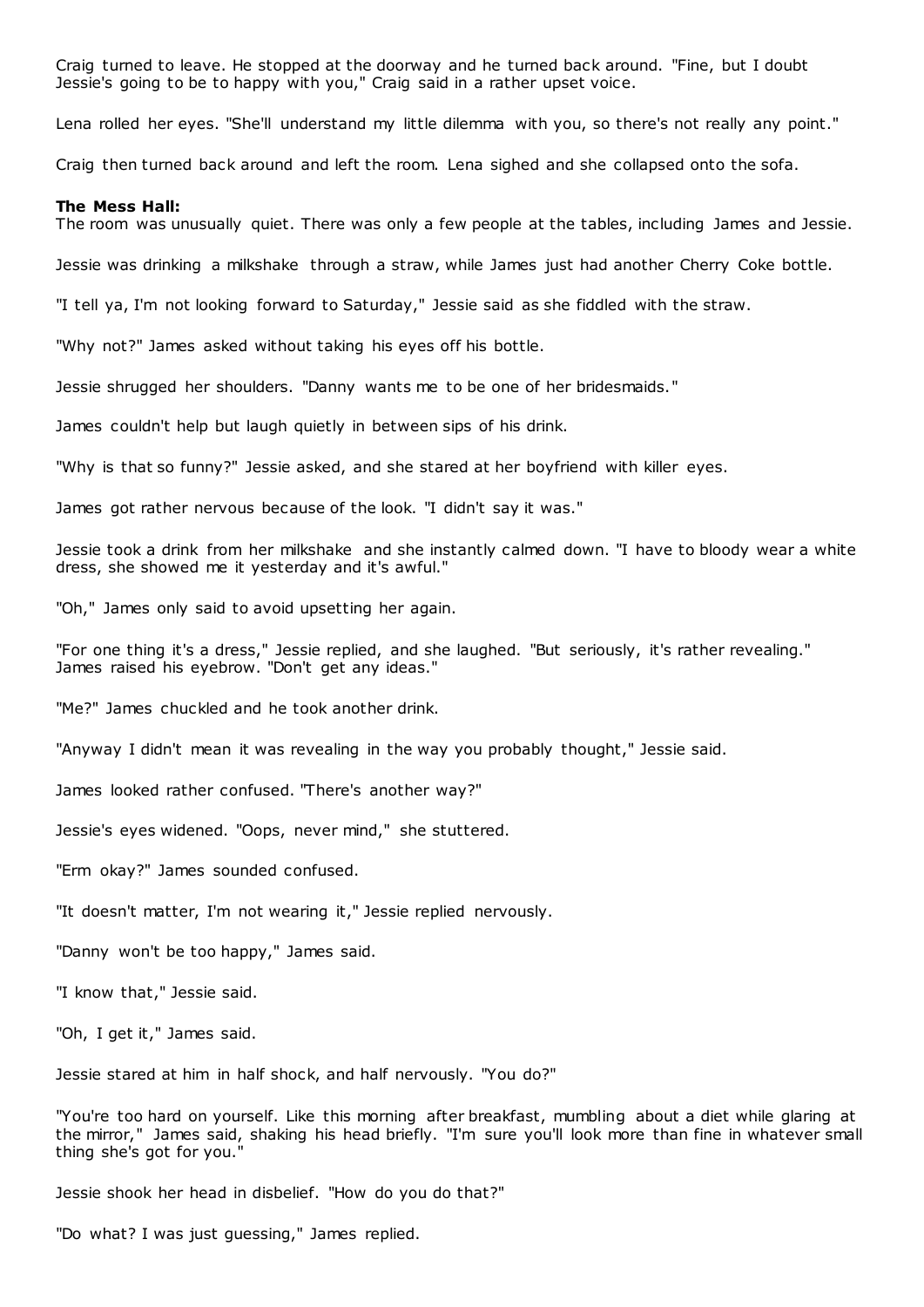"Well, you were right, it's barely a towel," Jessie replied, sounding a little guilty with her lie. "I don't know what you're worried about then, it's not like you're fat or anything like that," James said. Jessie thought, "somebody please shut him up, I need a distraction." Craig charged in with thunder on his face, he headed straight for Jessie and James' table. "Hi Craig," Jessie said quickly. "Erm, hi Jessie," Craig said, completely thrown off. "What's wrong with you?" James asked. "Lena dumped me, all thanks to you," Craig replied. "Me, what did I do?" James asked. "Don't try to act innocent, I know that you're seeing her," Craig said angrily. Jessie and James looked at each other and they burst out laughing. Craig stared at them in disbelief. "What's so funny?" Craig asked. "Craig, you're an idiot," Jessie replied while still laughing. "But Jessie, it's true," Craig said. "Where did you get that idea from then?" James asked. "You spend an awful amount of time with her," Craig replied. "Yeah, we're friends. Nothing wrong with that," James said. "But before she said we were finished, she said that you were more fun to be with," Craig said. "Yeah, and?" James said questioningly. "I thought she meant.." Craig said. "She didn't obviously. Craig, she's seventeen, I'm twenty eight. In my opinion she's still a kid, why would I go out with her when I've got a perfectly good girlfriend already," James said. Jessie grinned. "Yeah, Craig. Why would he want Lena, when he's got me." Craig collapsed onto the nearest chair, and he hid his face with his hands. "What the hell have I done?" "So she's broken up with you, I don't blame her," Jessie said. Craig looked up at her. "Why don't you blame her?" Craig asked. "Well she must've come to the conclusion that you don't trust her. If James stopped trusting me, I'd

dump him," she said.

"Oh, thanks," James muttered.

"So what should I do?" Craig asked.

"Well you can't do anything if you don't trust her," Jessie replied.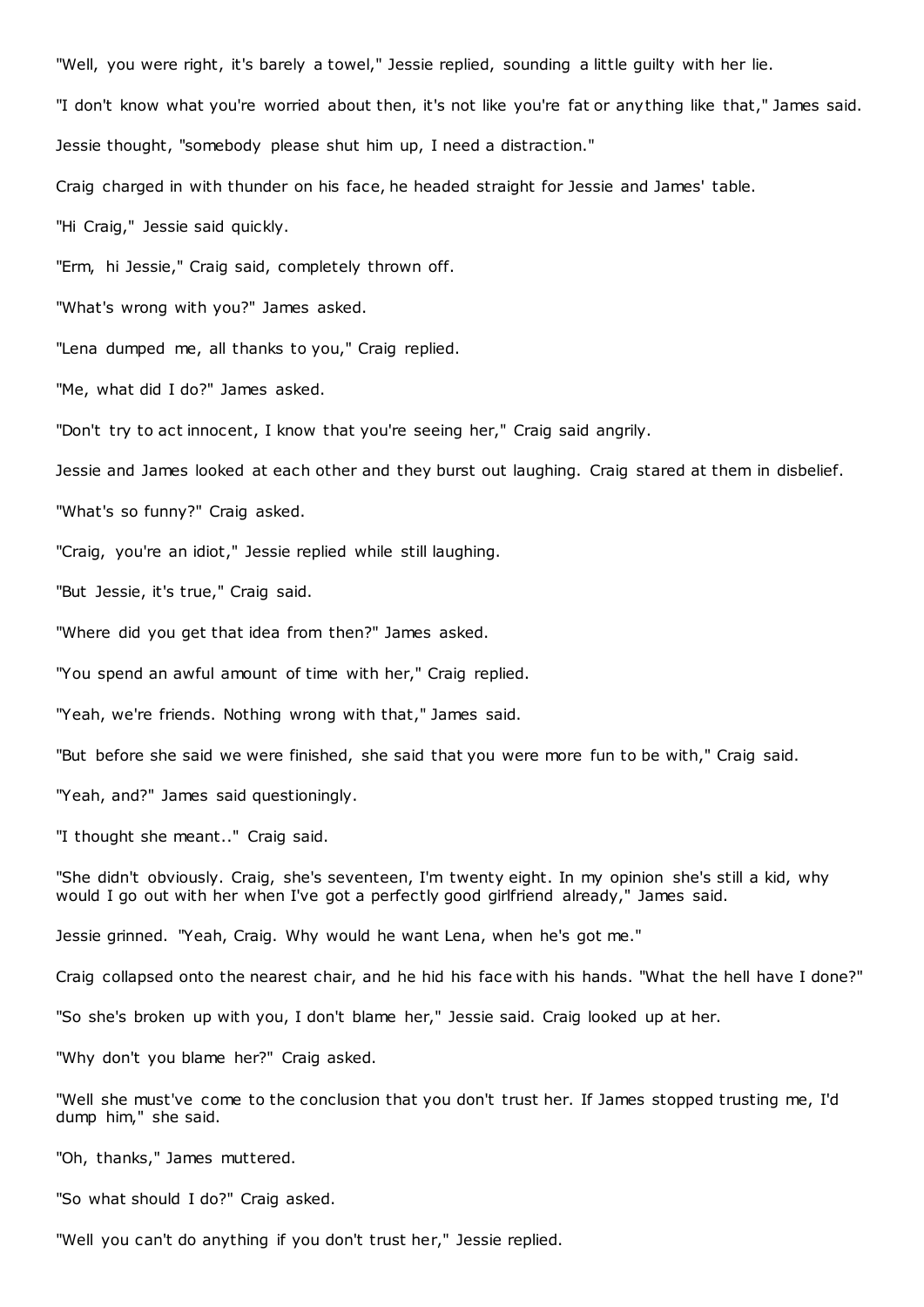"How can I trust her when she spends more time with an older guy than she does with me?" Craig asked.

Jessie rolled her eyes. "You're one of those people who think guys and girls can't be friends with each other, aren't you?"

"Well, I'm not against it, but.." Craig replied.

"James and I have been friends for most of our lives," Jessie said.

"You two got together though, that's not a very good example," Craig said.

"Craig, forget it. If you can't trust your girlfriend spending time with male friends then you shouldn't have one," Jessie said.

"Yeah, you're right," Craig muttered.

"Glad I got that sorted out. I've got some clothes shopping to do," Jessie said.

"Ohno," James mumbled.

Jessie got up to leave, making sure to drag him with her.

"Huh?" Craig stuttered.

#### **Later that night, Holodeck 1:**

The Las Vegas program was activated, and nearly everyone was there. Emma, Lilly and Triah were hanging around a bar in one of the casinos.

"I can't wait until tomorrow, I haven't been to a wedding in yonks," Triah said.

Lilly shrugged her shoulders. "I don't really like weddings."

"How can you not?" Triah asked.

"Would you two shut up, I'm trying to listen," Emma said. Triah and Lilly looked at her oddly.

"Listen to what?" Triah asked.

Emma groaned, "missed it. Ever since that fake Lena tried to molest me, I keep hearing another voice."

"And, what else is new?" Lilly teased.

"Another one," Emma said without batting an eye. "I think it's some Borg thingy, cos I'm sure she hears me too. I'm still trying to figure out who."

Triah and Lilly stared at her in disbelief. "Wait, what?" Lilly said in shock. "Again?"

"Yeah, you remember what happened when you were connected to Lena," Triah said.

"I doubt it will be as bad," Emma said.

The two girls shook their heads. "Well don't come complaining to me when something happens," Lilly said.

"I have a theory that it's Jessie though," Emma giggled. "I thought I'd avoid thinking about Chakotay's cute butt, and she still spent ten minutes in the loo. She has no taste."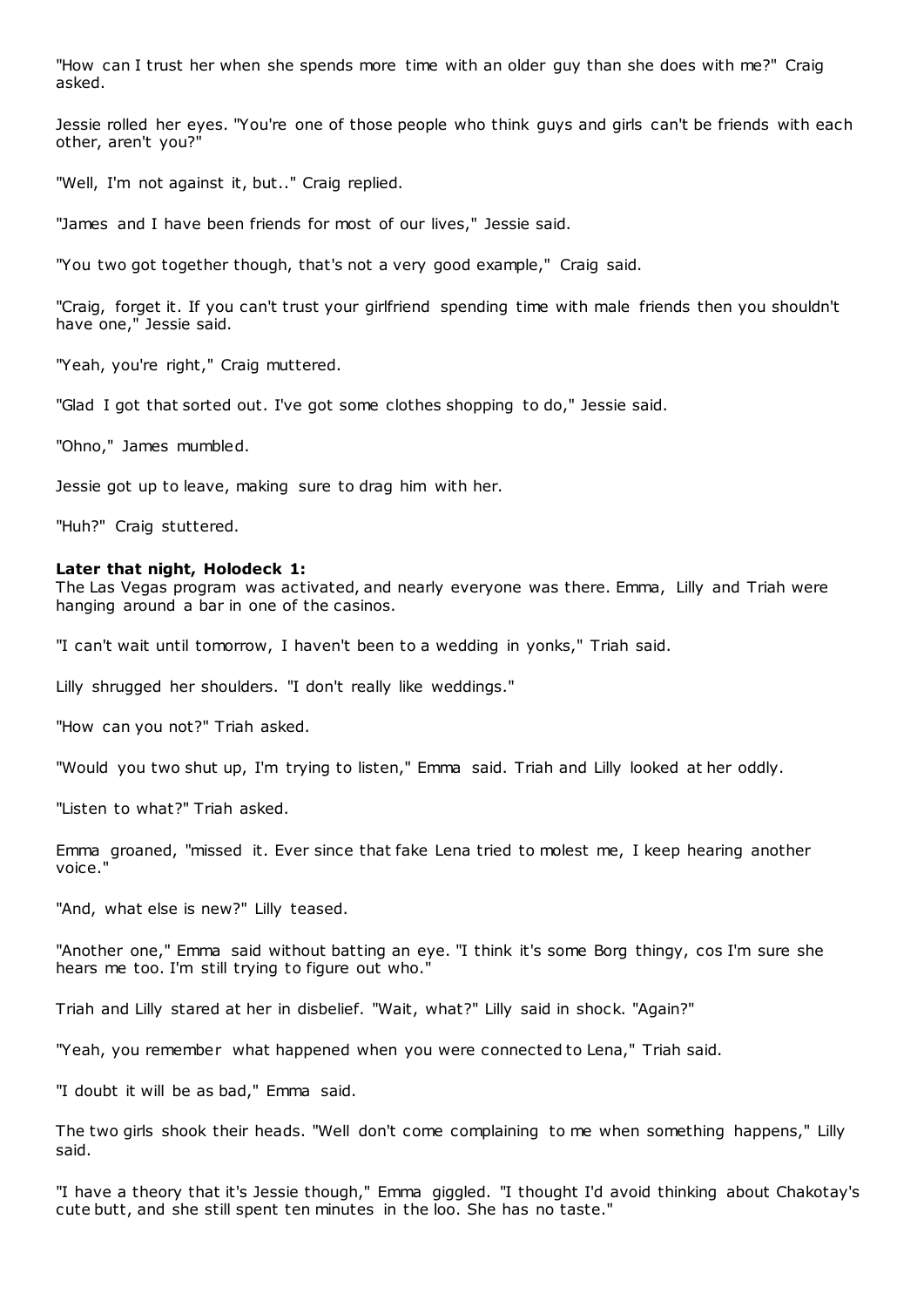"Erm, is that good or bad?" Triah asked.

"Good. It's not Lena again," Emma replied.

Triah and Lilly glanced at each other nervously. "But the last time you thought like that, she... if it's Jessie... she didn't do the same thing?" Lilly said, confused.

"I'd be sick of kissing James too, so that's probably why she was all barfy," Emma mused to herself.

#### **The Ready Room:**

Lena was sitting on the sofa while Kathryn was at the replicator.

"Well, Lena, you're better off without him," Kathryn said. She picked up the c offee cup and small Cherry Coke bottle she ordered, and she sat on the sofa next to Lena. She handed the bottle to Lena.

"Yeah, but he was a funny guy to be with. I would've stayed with him if he wasn't so damn paranoid about James," Lena said.

"Maybe he had a good reason too. I mean I get worried about the same thing. You do spend a lot of time with James," Kathryn said.

"Most of the time we're training, fighting things and stuff. Besides Jessie would be acting paranoid too but she trusts James. Obviously Craig doesn't trust me," Lena said.

"You can't expect to have a good relationship with someone who doesn't trust you. You should find someone else," Kathryn said.

"I don't want to find someone else," Lena said.

"Then don't. If you're happy being single, then be single," Kathryn said.

"Thanks mum, but I think I lost Craig's friendship too," Lena muttered.

"You didn't do anything wrong, remember that," Kathryn said.

#### **Holodeck One:**

A couple Voyager crewmembers were inside one of the casinos that was half a hotel as well. The only main characters there were Jessie and James. They went over to one of the games.

"I can't play that, knowing me I'll get hooked," Jessie said.

"I'll play then and you can just watch," James said.

"Fine, I'll play. Give me the dice," Jessie said. The dice was passed to her, and she picked it up.

#### **Meanwhile:**

Tani was at a gambling machine thing. She lost and she walked away from it. She turned around and she saw Lisa at the same machine and she won straight away. Tani ran back over.

"Hey, that was my win," Tani said.

"How so?" Lisa asked as she picked up all the money she won.

"You waited until I left and you got my jackpot," Tani replied.

"Oh shut up, you're just a sore loser," Lisa said.

"Maybe I am, but you cheated. There's a word for it, but I can't think of it," Tani said.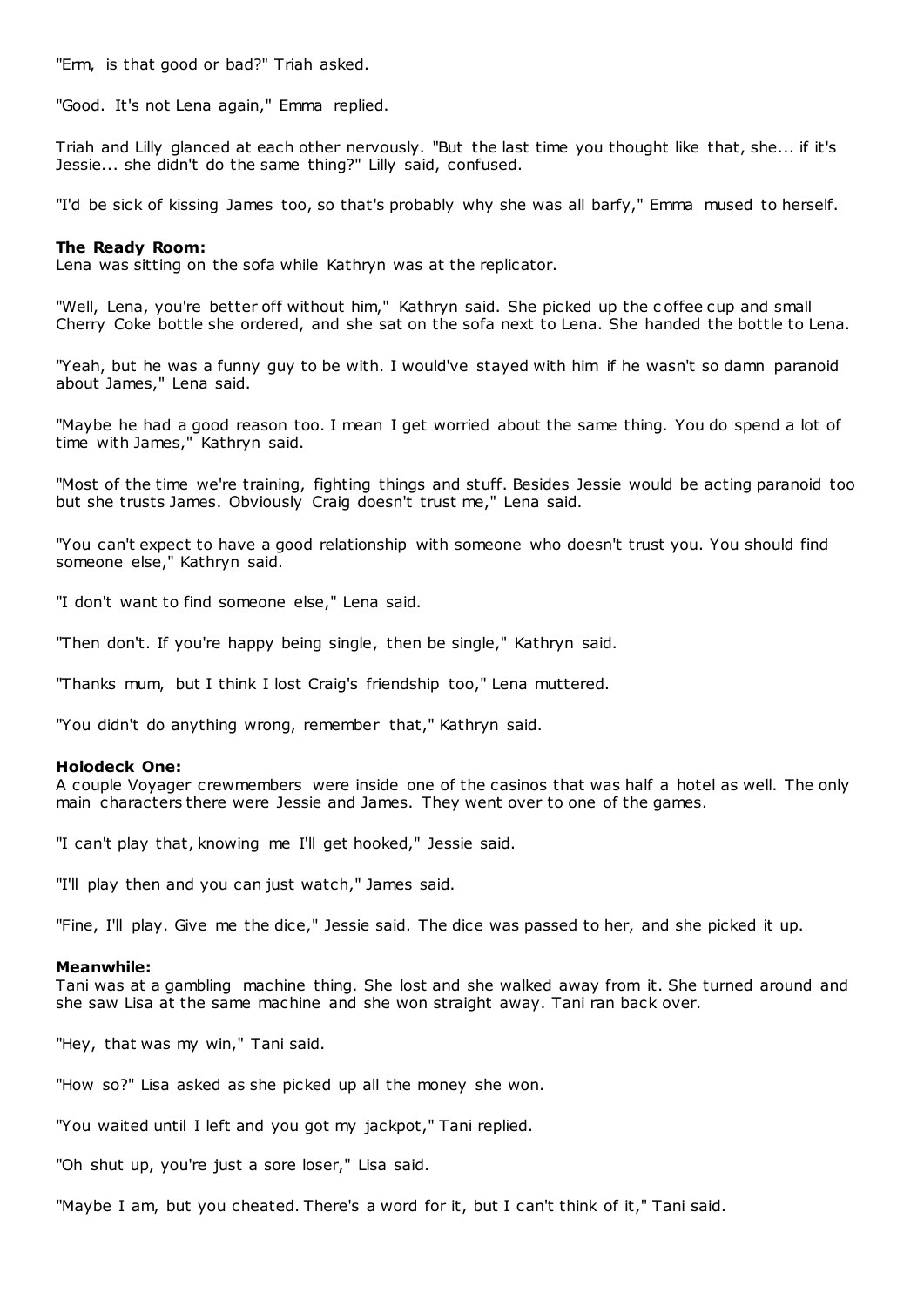"Look, face the facts. I won, you didn't. So take a hike," Lisa said.

"Ooh, this isn't over," Tani growled and she walked off.

#### **Lena's Quarters:**

Lena was sitting on the sofa, sulking, as she was holding a Cherry Coke bottle.

The door chimed. Lena looked up at the door. She walked over to it, and she opened it. Craig was there.

"What do you want?" Lena asked.

"I just wanted to apologise for accusing you of seeing James," Craig replied.

"That's nice. Do you expect me to take you back now?" Lena asked sarcastically.

"No, I just wanted to apologise," Craig replied.

"Whatever, are you going to go now?" Lena said.

"Well erm, do you want to go to the Holodeck?" Craig asked.

"You don't get it do you? We don't just suddenly make up just because you apologised," Lena replied.

"But I thought friends forgive each other," Craig muttered.

Lena sighed. "Fine, but only because James didn't turn up again."

"Thanks, Lena," Craig said happily.

# **Outside Holodeck 1:**

Lena was reading the computer panel that said what the program was about. Craig was standing around like a dope.

"It says we have to go on this plane thing for an hour before we get to the Las Vegas part. What's the point of that?" Lena said.

"I dunno," Craig said. "Knowing Tom it'll have some gimmick."

"Lets get it over with then," Lena muttered and she walked into the Holodeck. Craig followed.

## **Twenty minutes later:**

The plane was full of holographic passengers. Lena and Craig had to sit next to each other.

"I'm sick of this damn plane," Lena muttered as she crushed another paper cup.

"You're not scared of heights, are you?" Craig asked.

"Don't be stupid, of course I'm not," Lena replied. She looked at the person next to her. "Excuse me, have you finished with that paper cup?" The guy nodded, and Lena took it. She crushed that one too. She turned around to look Craig's way briefly.

Craig smiled slightly. He put a pretend shocked expression on his face, and he turned to Lena. "No I will not go to the bathroom with you!" Craig yelled at a surprised Lena.

"What, I didn't say anything," Lena stammered. She noticed everyone looking her way, and she turned slightly red. "Why?"

"Revenge is sweet," Craig said quietly.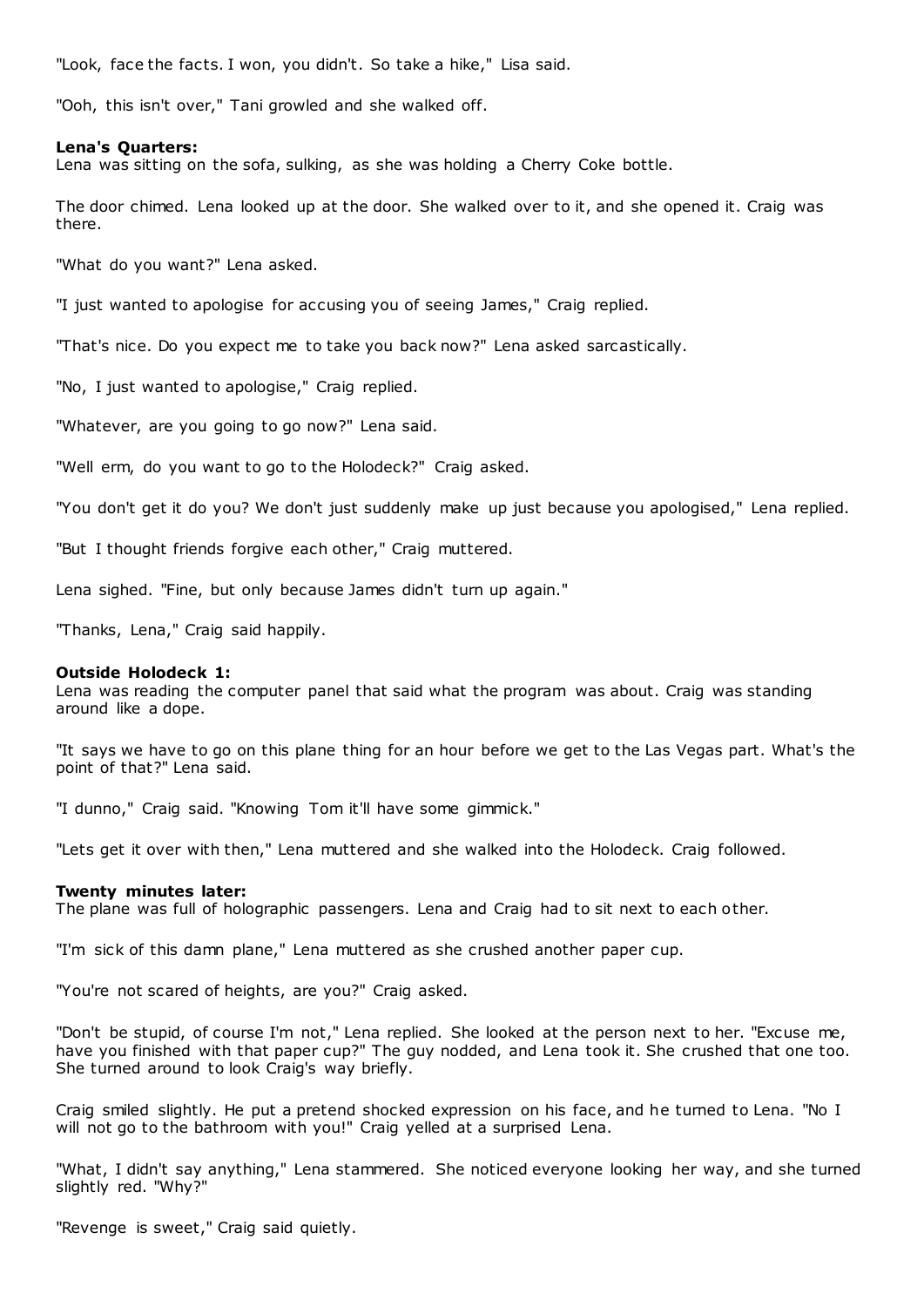"Revenge? You little twat," Lena said angrily. She took a bottle of water off the guy next to her, and she spilt it on Craig.

"Aw come on, Lena, it was only a joke," Craig moaned.

Lena smiled and she summoned a airhostess over. "Excuse me, he's rather embarrassed, but he wet his pants," Lena said. The airhostess looked rather uneasy and she pretended to serve somebody else.

"Oh very funny, Lena," Craig muttered.

"You're right, revenge is sweet," Lena said with a big grin on her face.

#### **Ten minutes later:**

Lena had fallen asleep, on Craig's shoulder. He looked down at her, he smiled evilly, and he summoned a airhostess over to him.

"Excuse me, have you got any pens?" he asked.

#### **Half an hour later:**

The plane had landed, and everyone was getting off. Craig was in front of Lena, and he had a big grin on his face.

"Had a nice trip, sir?" the airhostess asked when Craig got to the plane's door.

"Ooh, yes," Craig replied and he walked off, followed by Lena.

The airhostess tried to keep a straight face when Lena walked past her. Craig had drawn a moustache on her face.

# **Back in the casino:**

James and Jessie were still playing the game, well Jessie was, James was just kinda cheering her on. A lot of people had gathered around to watch since Jessie kept winning. Lena and Craig came over. Jessie didn't notice them, but James did. He started laughing when he saw Lena.

"What are you laughing at?" Lena asked. Craig started laughing as well.

"Have you seen yourself in the mirror?" James asked.

Lena looked at Craig angrily, and she stormed over to the nearest mirror. "This is why people keep laughing at me!" she yelled. Craig went over to her, still laughing.

"We'll book a couple hotel rooms to stay for tonight, you can't stay in public like that," Craig said while still laughing.

"It'll wash off," Lena grumbled as she tried to wipe the pen off.

"Erm, it's permanent," Craig said. Lena narrowed her eyes and she punched Craig in the face, knocking him unconscious. She turned back to the mirror.

"Permanent my a\*\*, it'll come off," Lena said and she headed towards the reception.

"Ok, people, if I win this game, free steak dinners for everyone," Jessie said. Everyone cheered, and she threw the dice. Everyone cheered again. Jessie clapped her hands in a hyper w ay. "This is so fun, I'm so good at this," she said.

"Forget that, if you win, we get married tonight," James said. Jessie stared at him, gobsmacked. Everyone else cheered.

"Hang on a minute, shut up!" Jessie yelled at their audience. She turned to James. "You aren't just messing with me are you?"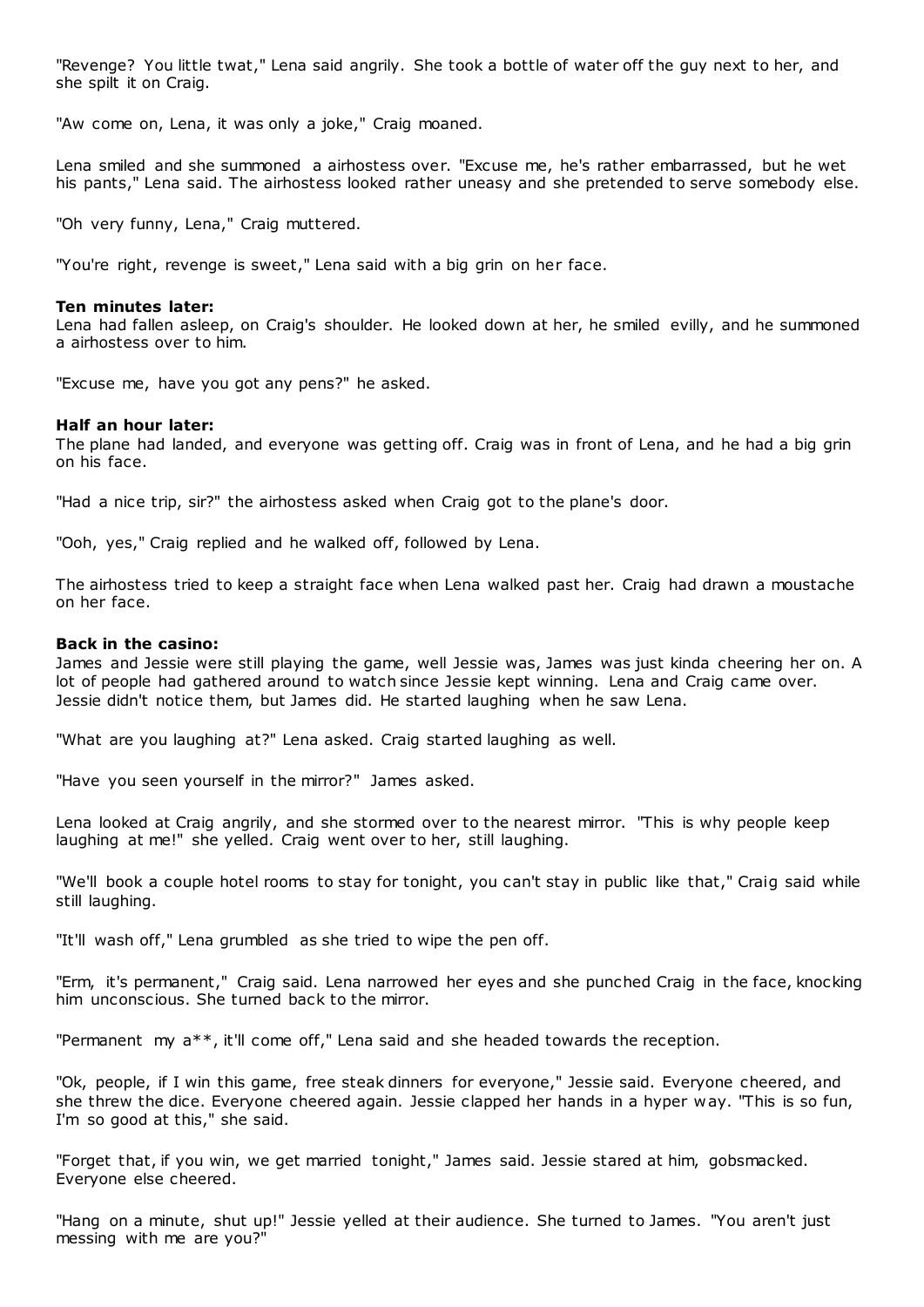"No, why would I?" James replied.

"Then, yes lets do that," Jessie giggled. She threw the dice, one fell off the table. "Ok, nobody move!" Everyone did as they were told. Both Jessie and James got on the floor and looked around for the missing dice.

Both of them spotted the dice, and they crawled over to it. "What is it, did I win?" Jessie asked nervously.

James looked at the dice, and he slowly looked back at Jessie. "Yeah, you did," he said slowly. They both grinned at each other. Still on their hands and knees, they went over to each other and they kissed.

## **A hotel room in the Holodeck:**

Lena and Craig were drunk as can be, while sitting around the hotel room. Craig looked around. "There's no peanuts left," he said.

He fell off the bed, and Lena burst out laughing. "Oh here's one!" Craig's voice said from the floor. He pulled himself up and he looked at the 'peanut'. "Oh wait, it's just a piece of fluff," he said and he giggled.

Lena stood up from the chair she was sitting on, and she headed towards the phone. "I think I should order some more snacks and booze," she said. She picked up the phone. "Hi, erm, can we have ten more bottles of vodka, twelve bags of peanuts and..." she looked at the phone and she burst out laughing. "I forgot to dial!"

Craig burst out laughing too and he fell off the bed again.

"I wanna go out," Lena said.

"People will see you like that," Craig said as he climbed back up.

"It doesn't matter, I gotta plan," Lena said, and she pulled a pen out of nowhere.

Jessie and James walked into a Vegas chapel.

"Ok, we're here. Ready?" James asked.

Jessie looked around nervously. "No, I think I'm sobering up," she replied.

"Me too," James muttered.

The doors they just came through burst open, and Jessie & James looked to see who was coming up. They stared in shock.

"Wooh, party!" Craig yelled. He had 'idiot' written on his face, and a beard was drawn on him.

Lena looked around all confused. "Is that it? Boring!" She attempted to stumble back outside but instead when straight into the next room, interupting some holograms getting hitched. "Eeew, get a room!"

Craig ran over, just in time to catch a bouquet with his face. He ended up on the floor.

"Is drunken weddings a Janeway family tradition?" James asked.

"It is now," Jessie replied.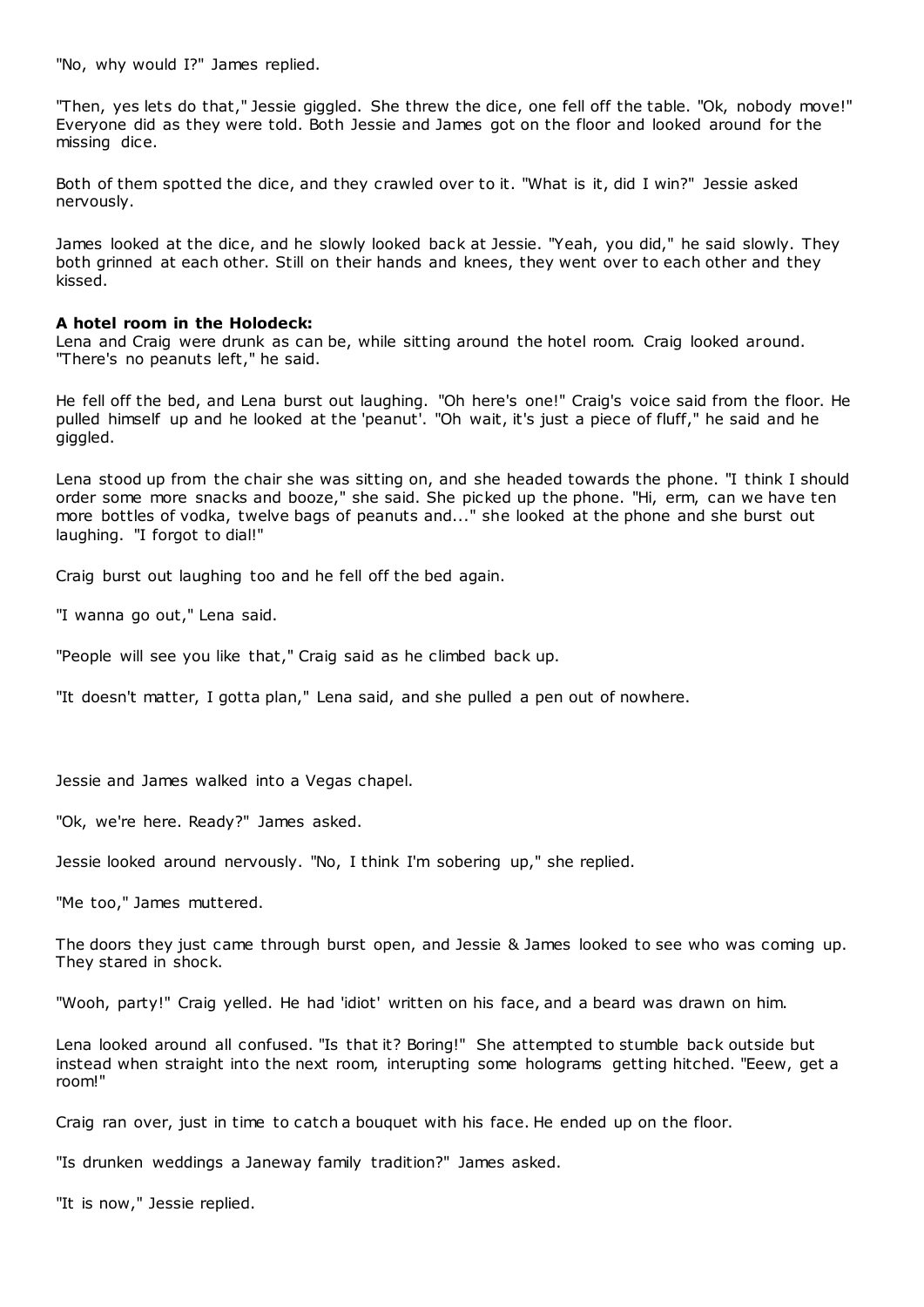Emma, Triah, Faye, Lilly and Naomi rushed in.

"Where's Lena and Craig?" Lilly asked.

Jessie pointed at the floor, then at the next room where they saw Lena stuffing her face with wedding cake.

"Oh my god, they were gonna get married!" Emma yelled suddenly.

"How did you know?" James asked.

Emma looked nervous and she smiled slightly. "I knew it, it's Jessie I'm hooked up to."

"Excuse me?" Jessie said dangerously.

"That Seventh bint poked me with those gross hypos sometime back. I assume it was that," Emma said.

Jessie couldn't help but gag, "that explains the images of butts I keep getting, and the chainsaw massacres."

"You two were going to get married too," Emma said in disgust.

Jessie and James looked nervously at each other. "We were a bit high on Cherry Coke," Jessie muttered.

"A bit?" Triah laughed.

#### **The next morning, Craig's quarters:**

Lena and Craig both woke up on the floor near the sofa. Lena looked over.

"Er, Craig, what am I doing here?" she asked nervously.

"I dunno, but at least the pen came off," Craig groaned through his headache.

Lena thought about it, then she growled. "It was a holo pen. You creep." She dashed out of the quarters muttering some swearwords.

"Oh yeah, I forgot about that," Craig said, and he sat up.

#### **Danny's Quarters:**

Danny was in the bedroom, getting changed. Jessie was sitting on the sofa with Danny's daughter Kirsty. Kirsty had a cute little white dress on, and little white shoes on. She was grinning like a Cheshire cat and she kept clapping her hands.

Jessie wasn't too pleased though, she was wearing the white dress she didn't like. She stood up and she headed over to the mirror. Everything else seemed fine; her hair had been recently dyed brown, with blonde highlights in, it was tied up in a loose pony tail. The thing that bothered her the most was the fact that the dress was tight enough for people to see the small growth of her stomach.

Danny walked in. She did a little pose. "What do you think, Jess?" she asked happily. She had a beautiful long white dress on, with gold glittered patterns on it. Her blonde hair was slightly braided, and she had gold glitter in it.

"You look great," Jessie answered, and she quickly sat down on the sofa again.

Danny walked over to Kirsty, and she picked her up. "Is something wrong Jess? I thought I was the one who should be nervous," Danny asked her friend as she sat down.

"No, I'm fine. Just not used to wearing dresses," Jessie replied.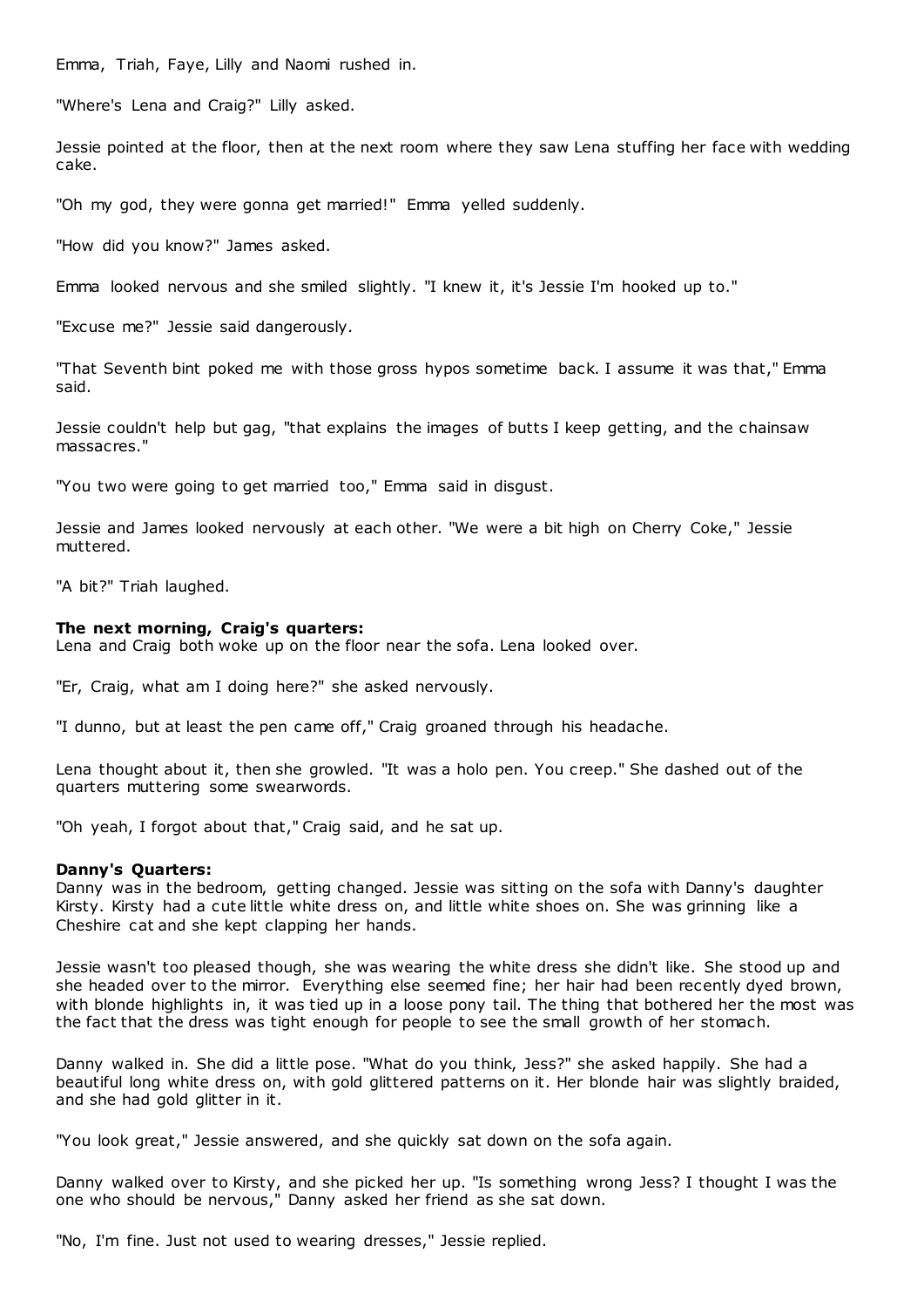"Speaking of which, where's Lena?" Danny asked.

"Er, maybe she slept in a few extra minutes," Jessie replied nervously.

Right on cue Lena rushed into the room wearing the same thing as Jessie. "Er, sorry I'm late. Is there still time to dye my hair?" Lena asked.

"Yeah, of course," Danny replied. "Can't have a wedding without that."

"Thanks," Lena said and she rushed into the bathroom.

Danny laughed. "Teenagers. I remember doing mine pink once, remember?"

"Yeah," Jessie muttered.

Danny rolled her eyes. "What's wrong with you?" she asked.

"If you must know. James and I were at that Vegas program, and we must have been far too high on Cherry Coke. We were really close to getting married in one of the chapels," Jessie replied.

Danny stared at her friend in shock. "You were going to get married the night before mine?"

"It all seemed like a joke at the time," Jessie said.

"I don't believe it. I've been engaged for over a year, and then the night before the wedding, my lead bridesmaid nearly gets married to my best man," Danny said and she stood up.

"You nearly did what?" Lena asked in disbelief.

Danny and Jessie looked towards Lena, who was standing at the doorway with her now blue hair.

"Sorry Jess, that was a bit silly, wasn't it?" Lena said.

"You can talk, Lena," Jessie said.

"What?" Lena said questioningly.

"Don't tell me you don't remember what happened last night," Jessie said.

"Well, no I don't," Lena said.

Jessie winced. "You told them you were going to get married, so you were there too. And..."

"What!" Lena and Danny yelled.

"Crap, please tell me you're joking!" Lena said loudly.

Jessie looked a little nervous, "it's nothing to worry about. Ask Lilly, Emma or Triah, they were there too."

"I don't believe this is happening," Danny muttered and she covered her face with her hand.

"What am I going to do, my parents will kill me," Lena said frantically.

"No Lena, they won't. I'm going to kill you," Danny said.

"I was drunk, you can't blame me for something I did when I was drunk," Lena said.

"She's got a point," Jessie said. "And besides..."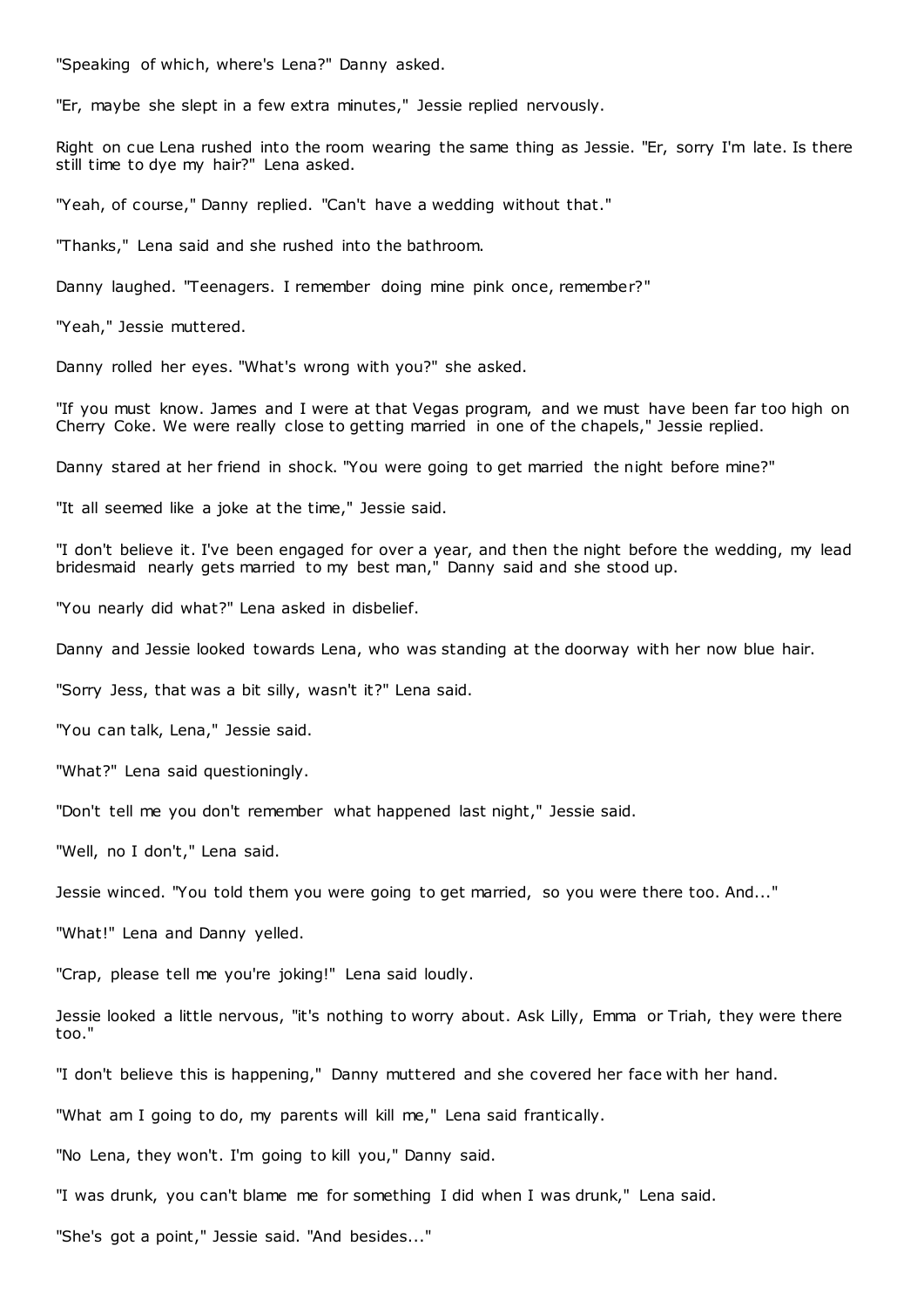"You're right, Jess. She was not in control of herself, but you were. How could you do this to me?" Danny said.

"Look, I'm really sorry. I don't know what came over the two of us," Jessie said.

The door chimed. Danny looked at Jessie. "You open the door," she said.

Jessie went over to the door, and it opened to reveal James.

"James, you're not supposed to be here," Jessie said.

"Yeah but, I just wanted to apologise for last night," James said.

"You shouldn't be apologising to me. I think both of us need to apologise to Danny," Jessie said.

Danny came over to the door. "No, you've apologised already. Come on, I'm waiting."

"I'm sorry for last night, Dan," James said nervously.

"Great, this has been a good day so far," Danny said sarcastically. She walked away from the door as Lena ran over.

"Please tell me Jessie was joking about the marriage thing," Lena said frantically.

"Actually no, but it's nothing to worry about," James said.

"Nothing to worry about, I'm married to my ex boyfriend!" Lena stuttered.

"You didn't let me finish. Supposedly the chapel we went to was one of those joke chapels. That so called priest set the place up for drunks, just in case they wanted to do what you and Craig wanted to do, so..." James said.

"Oh thank god, so we're just pretend married?" Lena asked.

"Even if you did go through with it, it wouldn't count," James replied.

Lena's whole body relaxed so much she dropped to the sofa. "I thought I did, Jessie said."

"I said you were there, luckily there was someone elses cake to distract you," Jessie said.

"God, I feel a lot better now," Lena said, getting up to go follow Danny.

"How did you find that out?" Jessie asked.

"Craig found out about the so called wedding himself, and he contacted the chapel to see if they could get a divorce. They told him," James replied.

Lena turned around to face James and Jessie. "I didn't think he'd do that," she said.

"I was surprised too. He said something like he wanted to at least fix one of his mistakes," James said.

"You're not making this up are you?" Lena asked.

"Nope," James replied.

Lena slowly turned back around and she went to sit back down on the sofa.

"By the way Jess, you look nice," James said.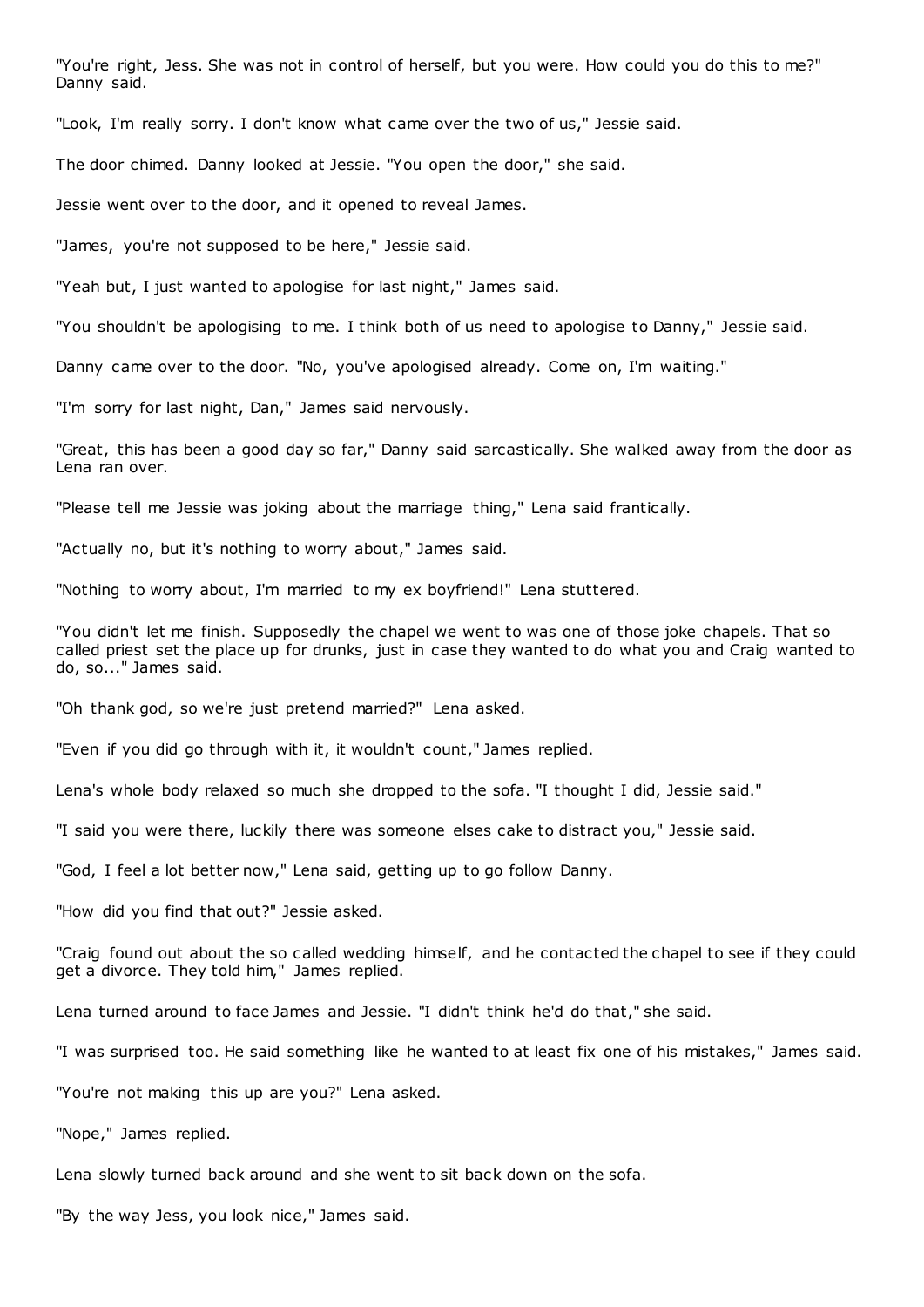"Oh, er thanks," Jessie muttered. She quickly tried to cover her stomach. James didn't notice. "If we do decide to get married one day, there will be a really clear sign. Right?"

"Yeah, I agree. I'd better be going now," James stuttered, and he walked away. Jessie stepped backwards so the door would close.

Danny came back into the living room. "You're lucky I'm not the person who keeps grudges, Jess. Are we all ready?" Danny asked.

Jessie and Lena looked at each other, and Kirsty. The two girls nodded, Kirsty just clapped her hands.

## **The Mess Hall:**

Harry, Craig, and a few other crewmembers were playing the wedding music .

Everyone turned to the door, and they saw Danny walk in with James on her arm, and Jessie, Lena & Kirsty behind them.

Ian took Danny's hand and they stood in front of Doctor Jones, who was in a vicar outfit. James, Jessie, Lena and Kirsty stood at the side near Kyle and Duncan. The two boys had cute little suits on.

Doctor Jones yapped on, and Danny & Ian said their vows, and their "I do's".

"You may now kiss the bride," Doctor Jones said with a big grin on his face. Danny and Ian kissed, and everyone cheered. The kids threw confetti at them.

Kirsty gave her mother the bouquet. Danny threw the bouquet over her shoulder, and Jessie caught it by accident.

"That isn't a sign," Jessie muttered.

"If that isn't a sign, what is?" James asked. Jessie ignored him.

Danny and Ian headed towards the main door arm in arm. People started throwing confetti over the couple. Harry, Craig and the others started playing the music .

# **Later that night:**

Everyone were dancing to the music . Craig, Harry and the others were playing the instruments, Lena was singing the song.

Couples were dancing, and they all backed off when Danny and Ian had to do their dance.

After that Jessie and James decided to leave. They headed towards the turbolift and they waited until it came.

"James, do you want to get married or something?" Jessie asked.

"What made you think that?" James asked.

"When I caught the bouquet you seemed happy," Jessie replied.

"I wasn't happy about that. Look, I don't want to get married if that's not what you want," James said.

Jessie smiled, and she reached over to hold James' hand. Suddenly the turbolift doors opened, and Doctor Jones, still in his vicar outfit, was in. It looked like the pair were at the alter like Danny and Ian were.

"Hello there," Doctor Jones said cheerfully. He stepped out, and he headed towards the Mess Hall.

"Where did you go?" Jessie asked.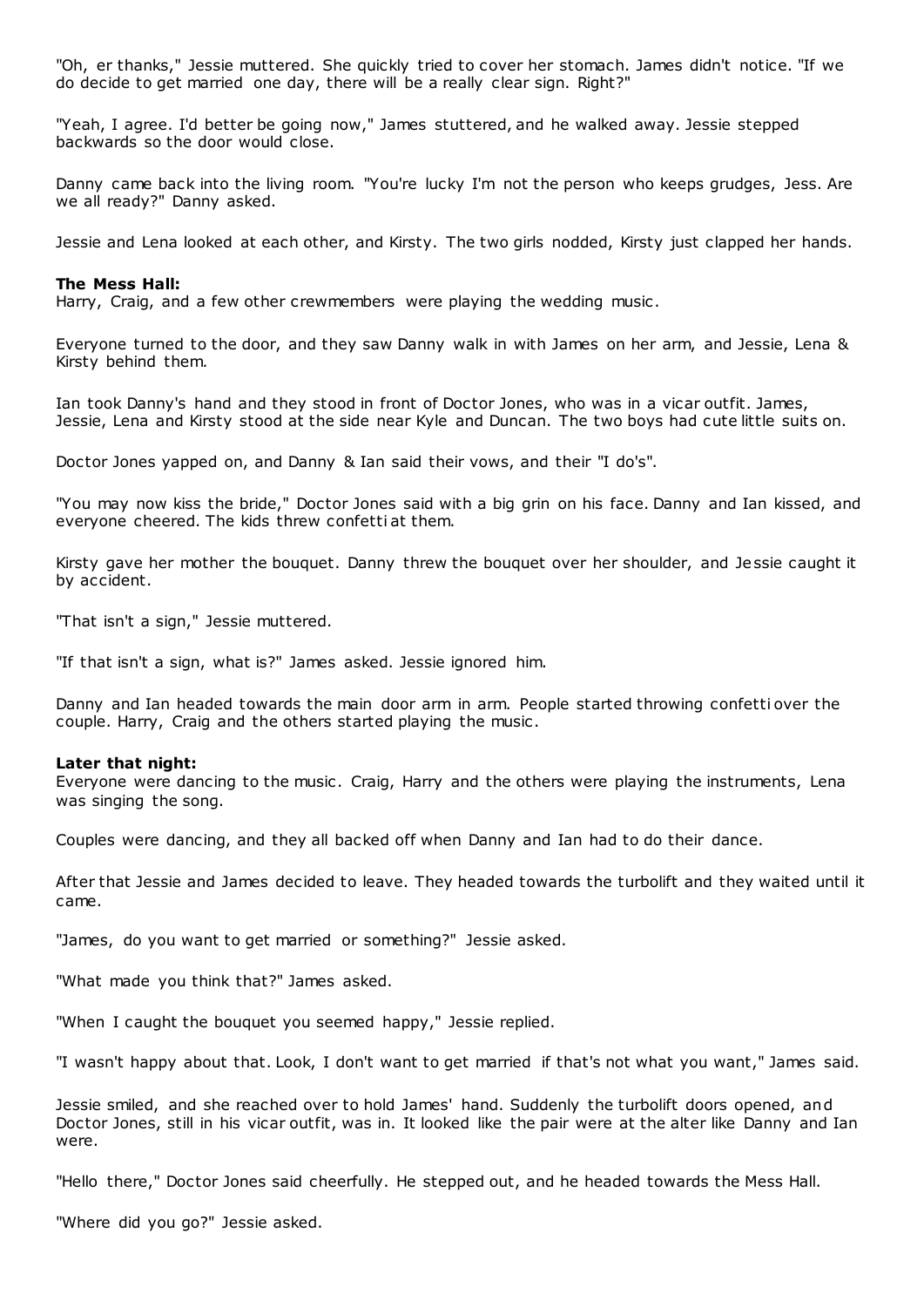"Just went to check on a patient of mine," Doctor Jones replied and he walked through the main doors.

Jessie sighed and she walked into the turbolift as she let go of James' hand. He followed her not long afterwards.

"I think the whole bloody ship wants us to get married, if I get anymore of these signals.." Jessie said angrily.

James sighed. "Deck Six," he ordered. The turbolift went into motion. "Look Jess, I said there would be very clear signals, those were just coincidences."

"Yeah, you're right," Jessie muttered.

Suddenly a weird electric shock came over the two. They had to lean on the turbolift wall to regain their balance.

"Stop on next deck," James managed to say. The turbolift stopped, and the doors opened.

"What the hell was that?" Jessie asked.

"I have no idea, I doubt it was the turbolift," James replied.

"Well it must've been something," Jessie muttered.

Next thing either of them knew they were making out, with Jessie's back against the wall.

Thompson and O'Hara came up to the turbolift, catching them in the act.

"Do you mind, that's our makeout point!" Thompson yelled.

"Yeah, get your own," O'Hara said angrily.

Jessie and James stopped in shock and they rushed out of the turbolift.

Thompson and O'Hara shrugged their shoulders and they went into the t urbolift. The doors closed.

Jessie glared at James. "Don't ever do that again, you hurt my back!" she yelled.

"Sorry, I don't know what came over me," James muttered.

"At least give me a warning next time. I think I should get to Sickbay," Jessie said. She looked around the corridor. "At least we're on the right deck," she said, and she walked down the corridor.

James slowly followed her, feeling really ashamed of himself.

The pair weren't far from Sickbay when Jessie stumbled a bit. She leaned on the wall for support.

"Sickbay's not that far away, you can't stop now," James said.

"Stop complaining, it's your fault it happened," Jessie said. James went over to her, and he slowly picked her up. "What are you doing, people will see us."

"Well do you want to stay here?" James asked.

Jessie rolled her eyes. "Fine, just get there fast."

They reached Sickbay, and they went in. They stopped once they were inside.

"Damn, not another signal," James said.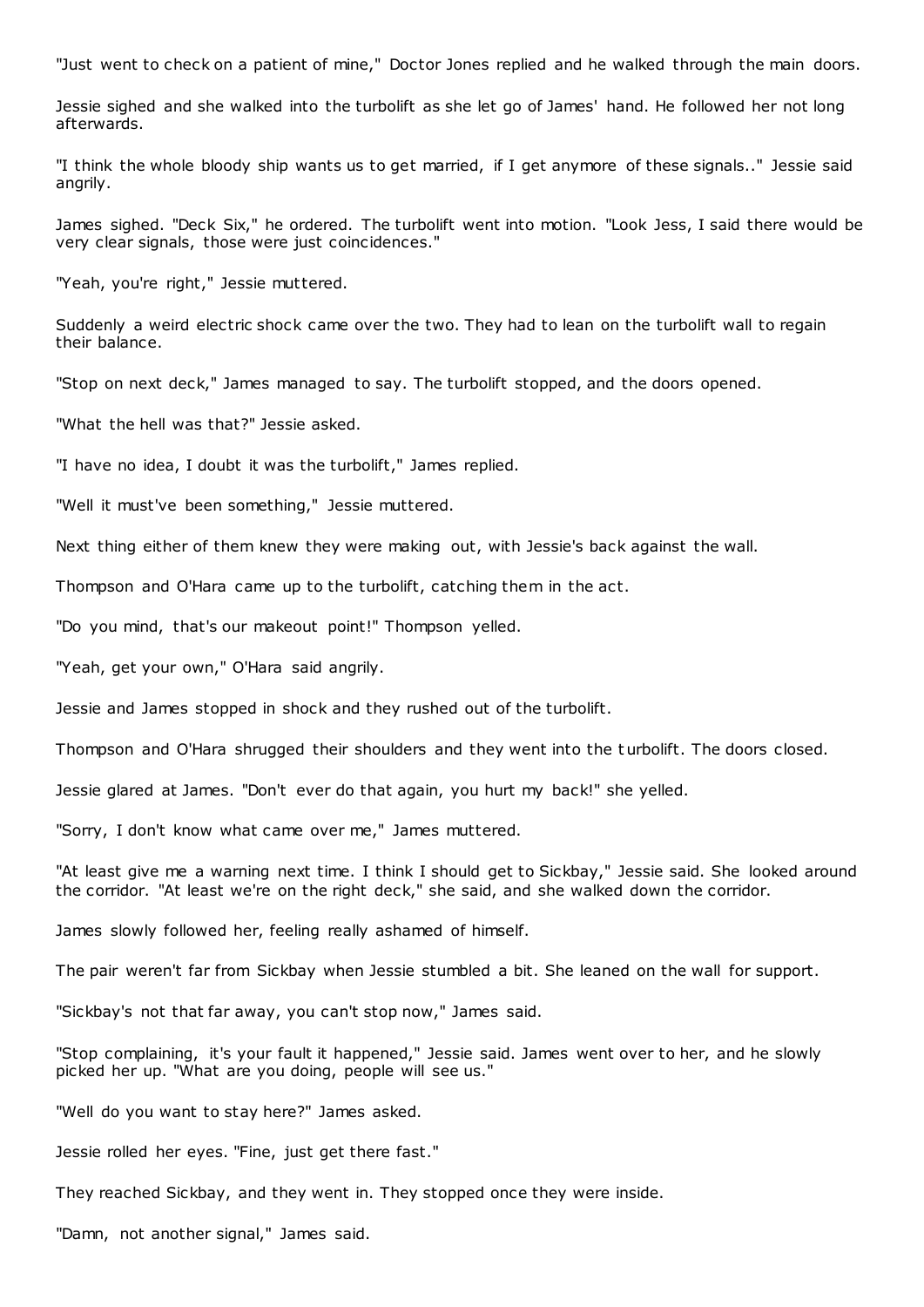"It's not a signal," Jessie said.

James slowly let Jessie down onto her own feet, and he helped her walk over to the nearest biobed. She sat down on it, as James tapped his commbadge.

"Stuart to Doctor Jones."

In: "Yes, Ensign."

"Can you come back to Sickbay, Jessie hurt her back," James said.

In: "How?"

"Er, that's not important," James muttered.

In: "Fine, I'm on my way."

Jessie looked at the neighbouring biobed. An unknown crewmember was lying unconscious, she was shivering.

"I wonder what happened to her," Jessie said.

Doctor Jones came in and he went over to Jessie.

"How did you get here so quick?" James asked.

"My secret, Ensign," Doctor Jones replied. He scanned Jessie with a conveniently placed tricorder. He went over to the medical tray and he picked up something. He came back over and he used what he picked up on Jessie's back. "How does that feel?"

"Fine, thanks," Jessie replied.

Doctor Jones smiled and he turned around to work at the console in the middle of the room.

"I'm sorry," James said.

"You can stop apologising," Jessie said. She thought for a few seconds, and she got a disgusted look on her face.

"What's wrong?" James asked.

"That connection thing is kicking in," Jessie replied.

Emma thought, "ooh, there's Tom. God doesn't he have a nice a\*\*."

"I'm going to be sick," Jessie said.

"Just don't be sick on me," James said.

Emma thought, "oh, what a good view of his butt."

"I'm sure she's doing it on purpose," Jessie said.

"What is she thinking about?" James asked.

"She thinks Tom is cute," Jessie replied.

"Oh, right," James said, he felt rather sick himself.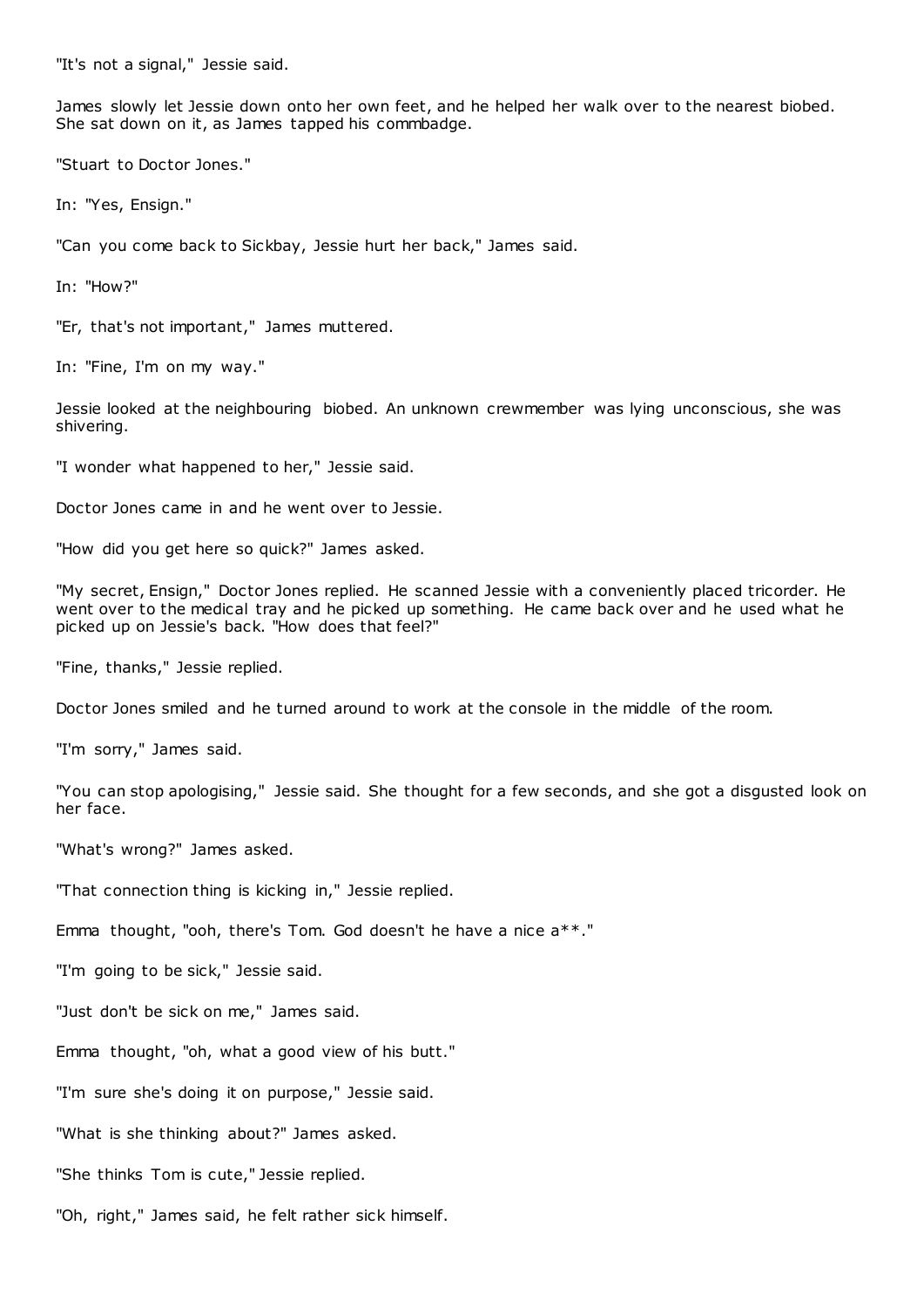Jessie thought, "Emma, will you stop looking at Tom's ugly big a\*\*, or I'll do something you won't like."

Emma thought, "like what?"

Jessie thought, "just keep thinking about Tom, and you'll find out."

Emma thought, "hang on a mo, here comes Harry. I'd love to get a hold of them at the same time."

Jessie thought, "even you aren't that sick. You're doing this on purpose to make me ill."

Emma thought, "yep, is it working?"

Jessie thought, "fine, you asked for it."

"I've got an idea to how I can get Emma back," Jessie said.

"Really, how?" James asked.

#### **The Mess Hall:**

Emma had fainted, Lena & Lilly had come over to her. Emma woke up straight away with a disgusted look on her face.

"What happened?" Lilly asked.

"You don't want to know," Emma moaned.

"Is it about your connection with Jessie?" Lena asked.

"Yes! Tell her to stop!" Emma cried.

"Stop what?" Lena asked.

Emma cringed, she tried to ignore what the connection was sending to her.

"James, she's kissing him in Sickbay," Emma said.

Lilly and Lena looked at each other with amused looks on their faces.

"I see," Lilly said.

Tom accidentally overheard and he ran out of the room, nobody noticed.

He eventually got to Sickbay and he rushed in. He came to a halt and he folded his arms, readying his dramatic pose.

Doctor Jones was working at the console, totally unaware to what was going on. James was pinned down to the biobed, and Jessie was lying on top of him, kissing him.

"Ahem, lovebirds," Tom said. Jessie and James quickly got off the biobed, and they stood about two metres away from each other. Doctor Jones turned around, all confused.

"What's going on?" Doctor Jones asked.

"Nothing, just those two were making out on your biobed," Tom said with a smirk on his face.

"Oh not again. They're the second pair today," Doctor Jones muttered. He picked up a tricorder and he went over to Jessie.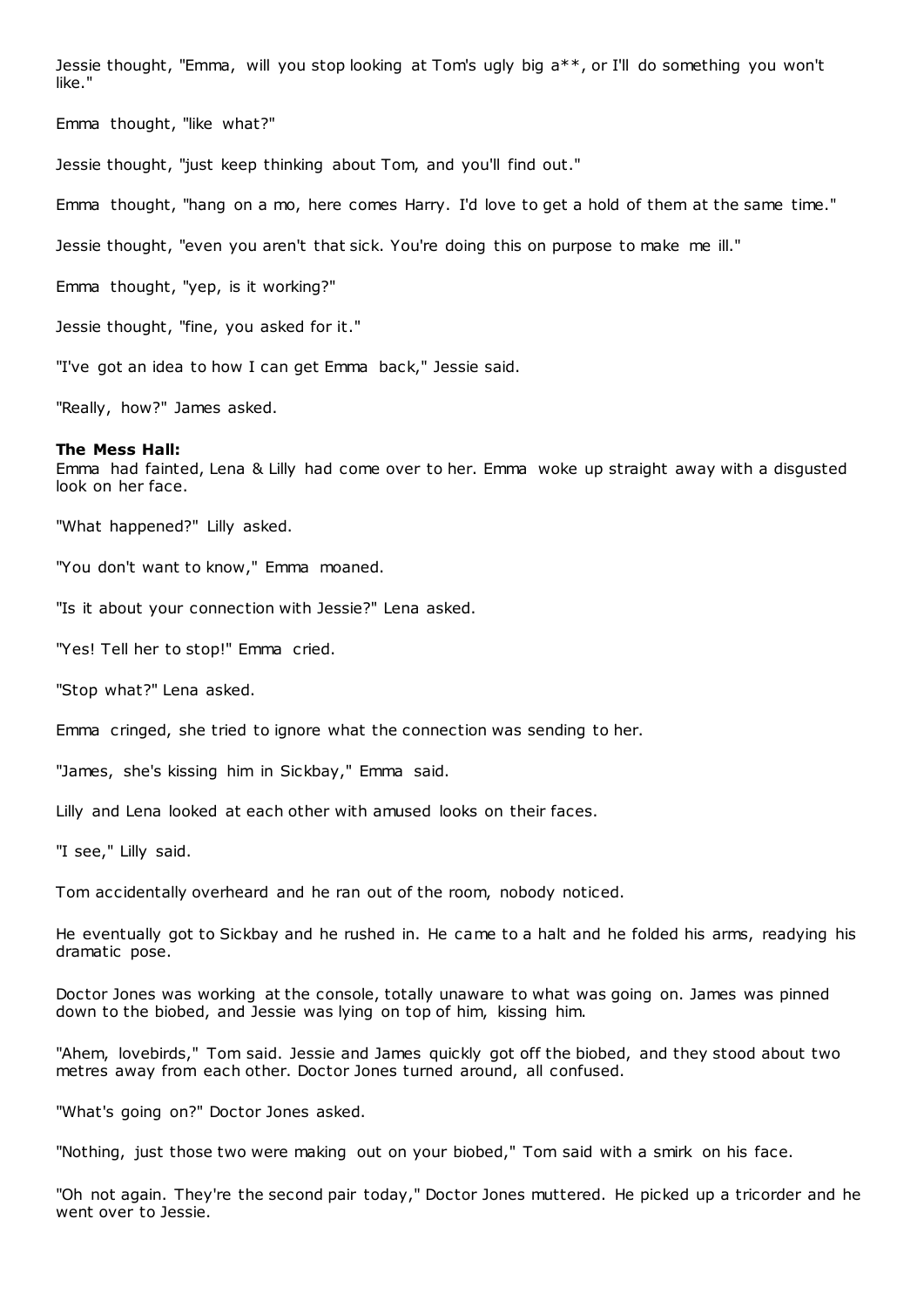"Doc?" Tom said questioningly.

"I caught two randoms doing the same thing this morning. I scanned them since they said they felt this strange electric shock earlier. Something strange is in their blood and it's making them lose control when nobody is watching them," Doctor Jones said. He scanned Jessie and James, and he nodded his head. "The same thing is in their blood too."

"Electric shock, we had that," James said.

"That's not all. I've had a few complaints that it's far too cold from several people. Their body temperatures dropped a few degrees after an electric shock," Doctor Jones said.

"Where did this electric shock come from?" Tom asked.

"I don't know, if the sensors picked it up I would have been informed by now," Doctor Jones replied.

"So is that why we were.." Jessie asked.

"Yes. The last pair were just friends as well," Doctor Jones replied carefully.

"So all you guys have to do is have somebody watching you at all times," Tom said.

"What, even at night time?" James asked.

Tom burst out laughing. "That's the best time, you don't want anything worse to happen, if you know what I mean."

"Thanks a lot, Tom, that made me feel a whole lot better," Jessie muttered.

"Well he did ask," Tom said.

"I'll inform the Captain now, since main characters have been infected," Doctor Jones said.

"Great, the whole crew will know about this soon," Jessie said.

"I'll try to keep quiet," Tom said, and he headed out the room.

"That'll be the day," James said.

# **The next day:**

*Captains Log Stardate, erm Sunday. Doctor Jones has reported a epidemic on board the ship. It is spreading quickly among the crew. Several crewmembers' temperatures have dropped several degrees, and some crewmembers erm, keep losing control of themselves. I've ordered several crewmembers to search the database to find out about this electric shock that originally hits the affected.*

# **The Conference Room:**

All of the main cast were sitting at the main table. Several people kept glancing at Jessie and James, and then sniggering.

"Harry, did you and Triah find anything about the electric shock?" Kathryn asked.

"Yes actually. The affected described it as a brief electric shock, well according to the database we've had this before," Harry said.

"We have, when?" Kathryn asked.

"When those aliens boarded the ship and performed experiments on the crew," Triah replied.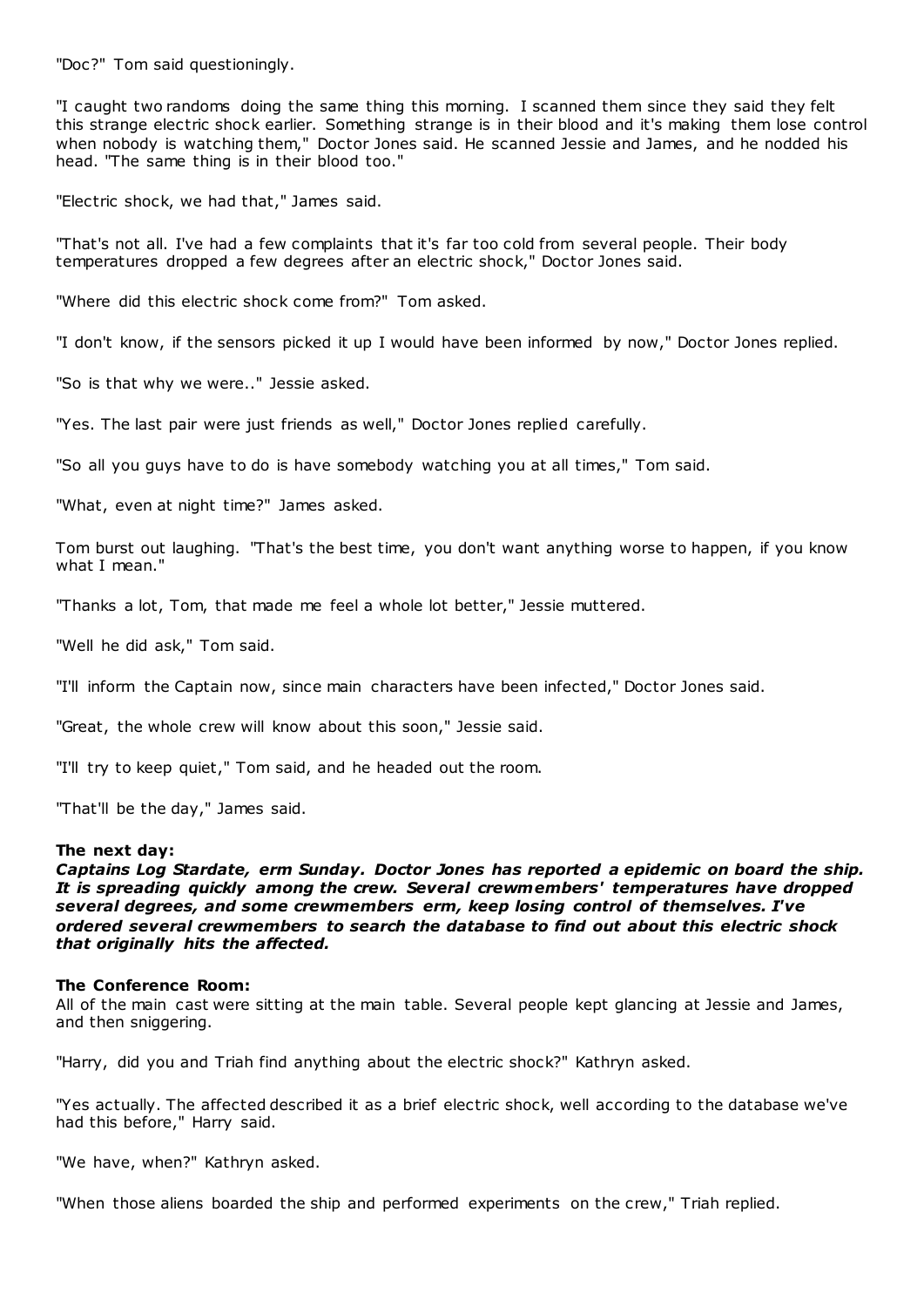"If it's the same aliens, then how come the only thing that's happened is drops in temperature, and erm.. " Kathryn said.

"Making out," Tom finished. Several people laughed.

"Shut up, Tom," Jessie growled.

"Couldn't resist it," Tom said.

"Well didn't Tom and B'Elanna have the making out problem in that episode?" James asked.

Tom and B'Elanna looked at each other.

"Crap, I should have known that would be mentioned," Tom said.

"There was no proof that that was the result of an experiment," Doctor Jones said.

"Oh thanks, Doc," B'Elanna said.

"There's nothing wrong with that B'Elanna, we were seeing each other then," Tom said.

"True, but this is embarrassing," B'Elanna muttered.

"I think, Captain, that the aliens are experimenting for a cure in something more specific this time. Last time they claimed to be experimenting for cures for everything," Doctor Jones said.

"Yes, but why did they come back to us?" Kathryn asked.

"Maybe Humans are good test subjects," Doctor Jones replied.

"Well we got them off our ship once, we can do it again," Kathryn said.

Lena shivered slightly. "Bloody hell it's cold. Computer raise the temperature 10 degrees," Lena said.

The room suddenly became a lot hotter. Lena still looked cold, but everyone was starting to sweat.

"Doctor, take her to Sickbay and raise the temperature there. Make sure all of your drop temperature patients go there," Chakotay said.

"Aye, Commander," Doctor Jones said. He stood up and he headed towards the door. Lena slowly followed him.

"If anyone experiences this electric shock, and you feel cold go straight to Sickbay. If you don't feel cold, make sure you're with at least two other people," Kathryn said.

"Or you'll end up making out with someone," Tom said.

"Oh shut up!" Jessie snapped.

"Can't help it," Tom said.

#### **The Bridge:**

Everyone on the Bridge was in their usual spots.

"Anything yet, Harry?" Kathryn said questioningly.

"Yes, Captain. Putting it on viewer," Harry said.

"I doubt they'll fall for it again," Chakotay muttered.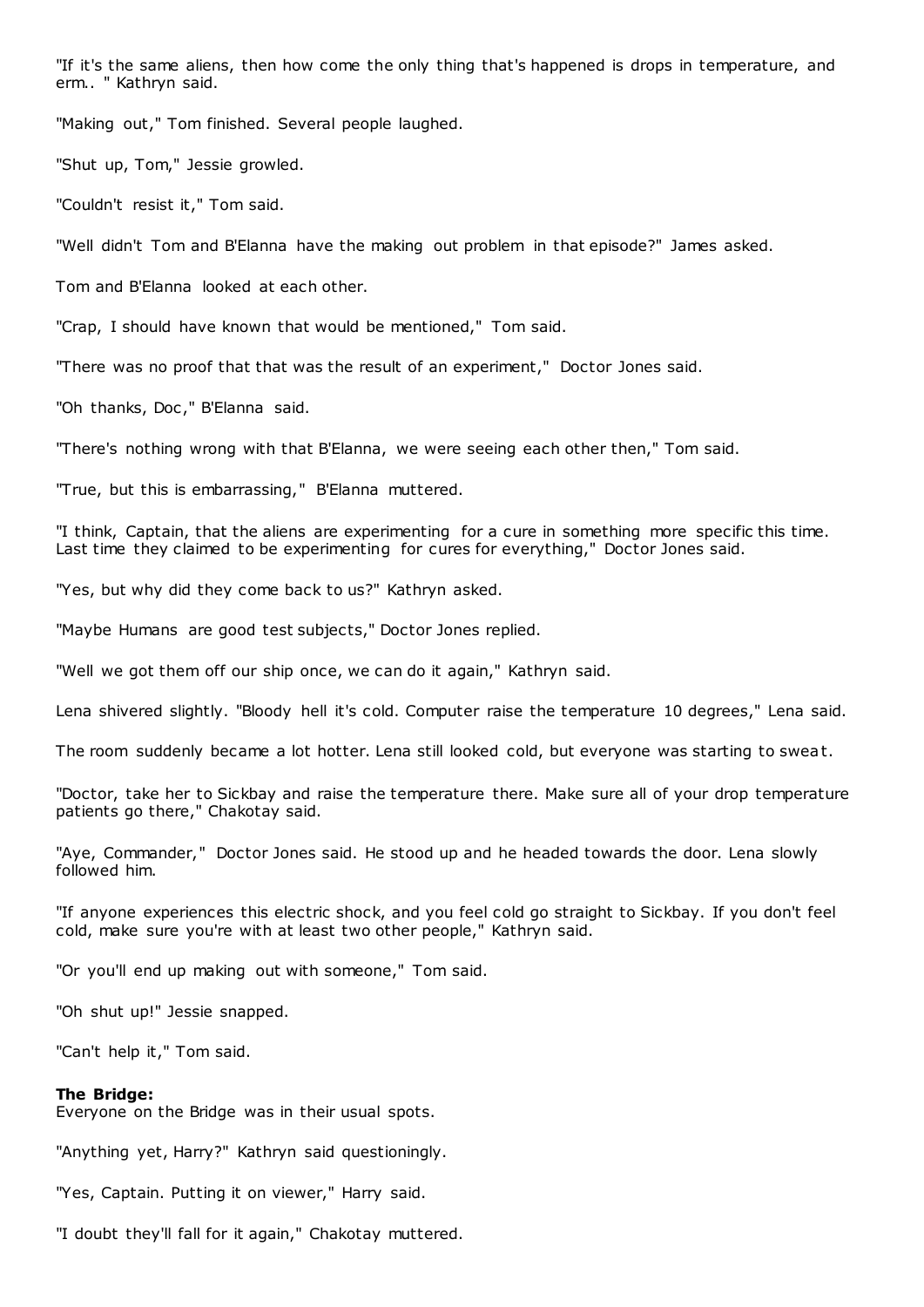"It's worth a try, this episode is long enough for the first plan to work," Kathryn said.

"Er, Captain, the viewer?" Harry said.

"Oh yes," Kathryn said. She looked at the viewscreen. It showed a sun. "That'll do," Kathryn said.

"Well we'll get rid of the aliens, but we'll get rid of ourselves as well," Tom said.

"Thanks Tom, that makes me feel better," Jessie said nervously.

"You're welcome," Tom said.

The alien woman from 'Scientific Method' dematerialised in front of the command chairs.

"Do you really think that's going to work again?" the woman asked.

"Well if you don't leave we'll just fly into that sun, it's better than living as lab rats," Kathryn replied and she stood up.

"If you even attempt it, I will kill the test subjects," the woman said.

"Aw crap," Jessie and James muttered.

"That doesn't matter, if you don't leave we'll all die anyway," Kathryn said.

"You wouldn't kill your crew, this is another bluff," the alien woman said.

"If that's how you want to play it. Mr Paris, set a course right for the sun," Kathryn commanded.

Tom swallowed hard. "Yes ma'am."

Voyager took off towards the sun, at a fast speed.

"Five minutes till we fry," Tom said.

"It's really up to you," Kathryn said.

The alien woman smiled and she disappeared again.

In: "Doctor Jones to Bridge. All of my patients have just collapsed, they've been infected with a virus." "She wasn't bluffing," Kathryn said.

"Nope," Tom muttered, he looked James and Jessie's way. They had both collapsed as well.

"Keep us on course, Tom," Kathryn said.

"Er, yes ma'am," Tom said.

"Wait, three alien ships are detaching from the hull," Harry said.

Kathryn looked Tuvok's way. "You know what to do," she said.

Tuvok nodded and he worked at his console. "Enhancing shields, now."

"Tom, take us away, now!" Kathryn commanded.

Tom nodded, and he worked furiously at the console.